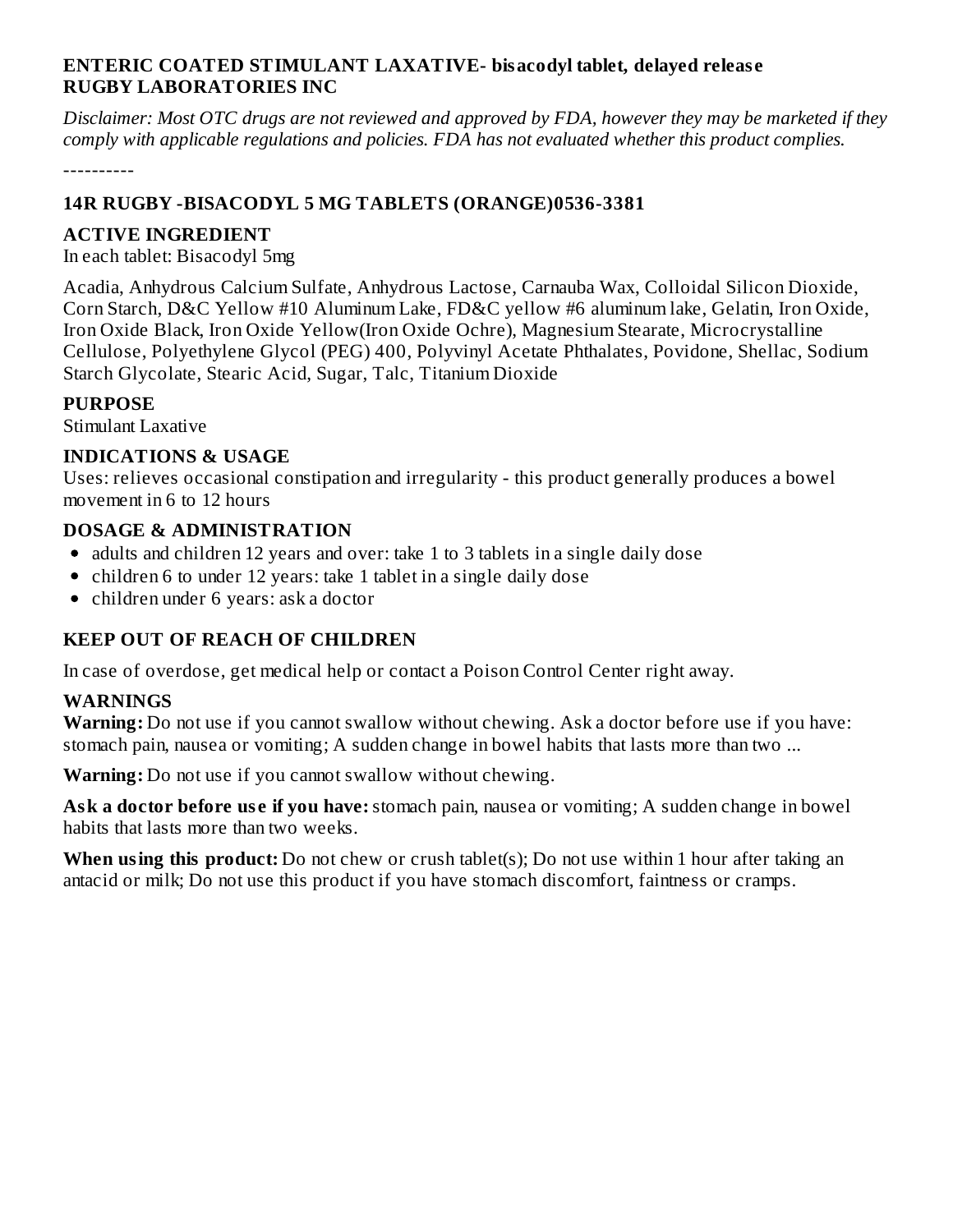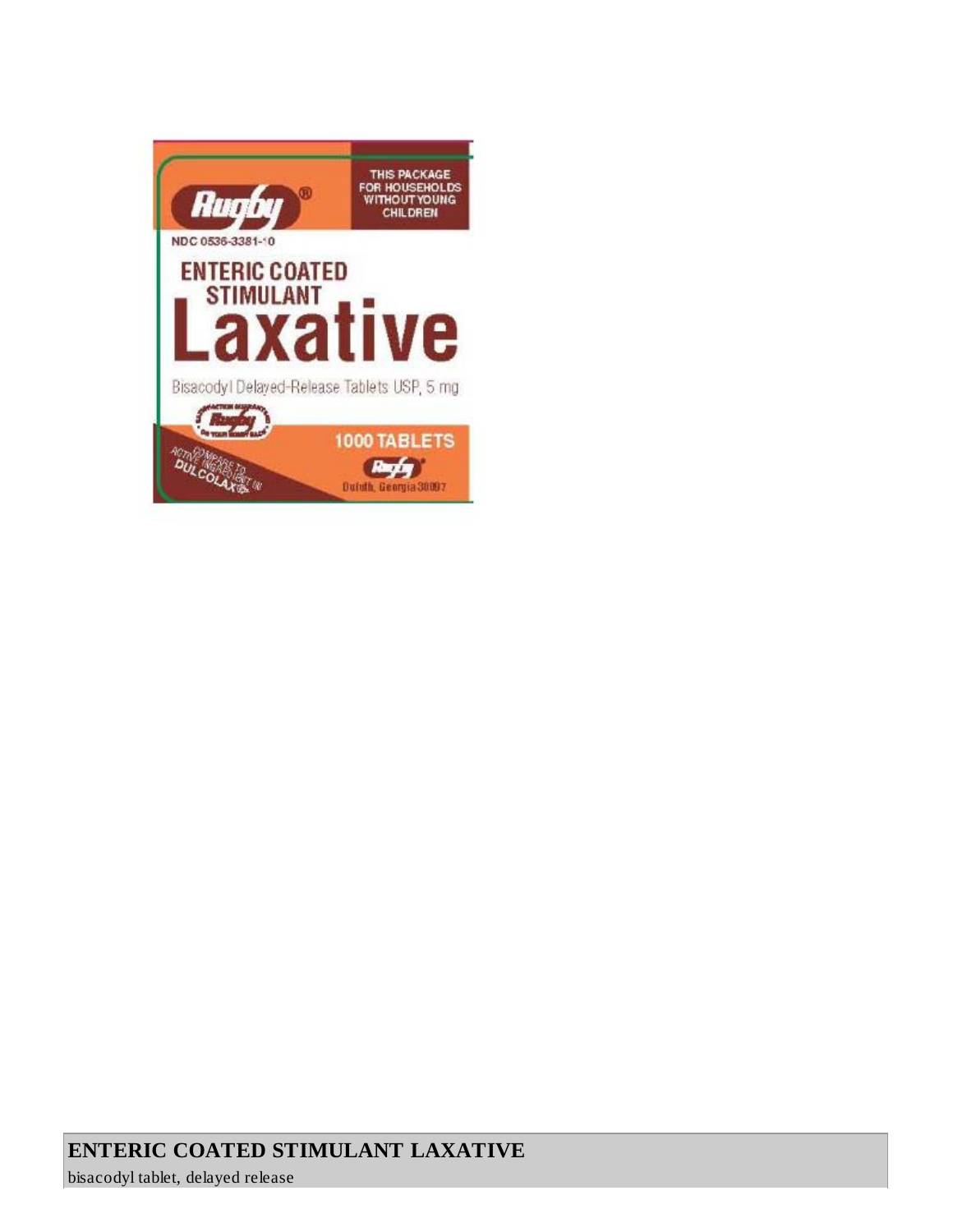| <b>Product Information</b>                                                      |              |                            |                     |  |                    |                          |          |                                         |  |  |
|---------------------------------------------------------------------------------|--------------|----------------------------|---------------------|--|--------------------|--------------------------|----------|-----------------------------------------|--|--|
| Product Type                                                                    |              | HUMAN OTC DRUG             |                     |  | Item Code (Source) |                          |          | NDC:0536-3381                           |  |  |
| <b>Route of Administration</b>                                                  |              | ORAL                       |                     |  |                    |                          |          |                                         |  |  |
|                                                                                 |              |                            |                     |  |                    |                          |          |                                         |  |  |
|                                                                                 |              |                            |                     |  |                    |                          |          |                                         |  |  |
| <b>Active Ingredient/Active Moiety</b>                                          |              |                            |                     |  |                    |                          |          |                                         |  |  |
|                                                                                 |              | <b>Ingredient Name</b>     |                     |  |                    | <b>Basis of Strength</b> |          | Strength                                |  |  |
| BISACODYL (UNII: 10X0709Y6I) (DEACETYLBISACODYL - UNII:R09078E41Y)              |              |                            |                     |  |                    | <b>BISACODYL</b>         |          | 5 <sub>mg</sub>                         |  |  |
|                                                                                 |              |                            |                     |  |                    |                          |          |                                         |  |  |
|                                                                                 |              |                            |                     |  |                    |                          |          |                                         |  |  |
| <b>Inactive Ingredients</b>                                                     |              |                            |                     |  |                    |                          |          |                                         |  |  |
|                                                                                 |              | <b>Ingredient Name</b>     |                     |  |                    |                          |          | Strength                                |  |  |
| FERRIC OXIDE YELLOW (UNII: EX43802MRT)                                          |              |                            |                     |  |                    |                          |          |                                         |  |  |
| <b>SHELLAC</b> (UNII: 46 N107B71O)                                              |              |                            |                     |  |                    |                          |          |                                         |  |  |
| <b>ACACIA</b> (UNII: 5C5403N26O)                                                |              |                            |                     |  |                    |                          |          |                                         |  |  |
| CALCIUM SULFATE ANHYDROUS (UNII: E934B3V59H)                                    |              |                            |                     |  |                    |                          |          |                                         |  |  |
| ANHYDROUS LACTOSE (UNII: 3SY5LH9 PMK)                                           |              |                            |                     |  |                    |                          |          |                                         |  |  |
| <b>SILICON DIO XIDE (UNII: ETJ7Z6 XBU4)</b>                                     |              |                            |                     |  |                    |                          |          |                                         |  |  |
| STARCH, CORN (UNII: O8232NY3SJ)                                                 |              |                            |                     |  |                    |                          |          |                                         |  |  |
| MAGNESIUM STEARATE (UNII: 70097M6I30)                                           |              |                            |                     |  |                    |                          |          |                                         |  |  |
| MICRO CRYSTALLINE CELLULO SE (UNII: OP1R32D61U)                                 |              |                            |                     |  |                    |                          |          |                                         |  |  |
| POLYVINYL ACETATE PHTHALATE (UNII: 58QVG85GW3)                                  |              |                            |                     |  |                    |                          |          |                                         |  |  |
| SODIUM STARCH GLYCOLATE TYPE A POTATO (UNII: 5856J3G2A2)                        |              |                            |                     |  |                    |                          |          |                                         |  |  |
| <b>STEARIC ACID (UNII: 4ELV7Z65AP)</b>                                          |              |                            |                     |  |                    |                          |          |                                         |  |  |
| SUCROSE (UNII: C151H8M554)                                                      |              |                            |                     |  |                    |                          |          |                                         |  |  |
| TALC (UNII: 7SEV7J4R1U)                                                         |              |                            |                     |  |                    |                          |          |                                         |  |  |
| <b>FERROSOFERRIC OXIDE (UNII: XM0M87F357)</b>                                   |              |                            |                     |  |                    |                          |          |                                         |  |  |
| D&C YELLOW NO. 10 (UNII: 35SW5USQ3G)                                            |              |                            |                     |  |                    |                          |          |                                         |  |  |
| FERRIC OXIDE RED (UNII: 1K09F3G675)                                             |              |                            |                     |  |                    |                          |          |                                         |  |  |
| TITANIUM DIO XIDE (UNII: 15FIX9 V2JP)<br><b>CARNAUBA WAX (UNII: R12CBM0EIZ)</b> |              |                            |                     |  |                    |                          |          |                                         |  |  |
| FD&C YELLOW NO. 6 (UNII: H77VEI93A8)                                            |              |                            |                     |  |                    |                          |          |                                         |  |  |
| GELATIN (UNII: 2G86QN327L)                                                      |              |                            |                     |  |                    |                          |          |                                         |  |  |
| POLYETHYLENE GLYCOL 400 (UNII: B697894SGQ)                                      |              |                            |                     |  |                    |                          |          |                                         |  |  |
| PO VIDONE (UNII: FZ989GH94E)                                                    |              |                            |                     |  |                    |                          |          |                                         |  |  |
|                                                                                 |              |                            |                     |  |                    |                          |          |                                         |  |  |
|                                                                                 |              |                            |                     |  |                    |                          |          |                                         |  |  |
| <b>Product Characteristics</b>                                                  |              |                            |                     |  |                    |                          |          |                                         |  |  |
| Color                                                                           | orange       |                            | <b>Score</b>        |  |                    |                          | no score |                                         |  |  |
| <b>Shape</b>                                                                    | <b>ROUND</b> |                            | <b>Size</b>         |  | 6 <sub>mm</sub>    |                          |          |                                         |  |  |
| <b>Flavor</b>                                                                   |              |                            | <b>Imprint Code</b> |  | TCL;003            |                          |          |                                         |  |  |
| <b>Contains</b>                                                                 |              |                            |                     |  |                    |                          |          |                                         |  |  |
|                                                                                 |              |                            |                     |  |                    |                          |          |                                         |  |  |
|                                                                                 |              |                            |                     |  |                    |                          |          |                                         |  |  |
| Packaging                                                                       |              |                            |                     |  |                    |                          |          |                                         |  |  |
| <b>Item Code</b><br>#                                                           |              | <b>Package Description</b> |                     |  |                    |                          |          | Marketing Start Date Marketing End Date |  |  |
| 1 NDC:0536-3381-01 100 in 1 BOX; Type 0: Not a Combination Product              |              |                            |                     |  | 09/22/2012         |                          |          |                                         |  |  |